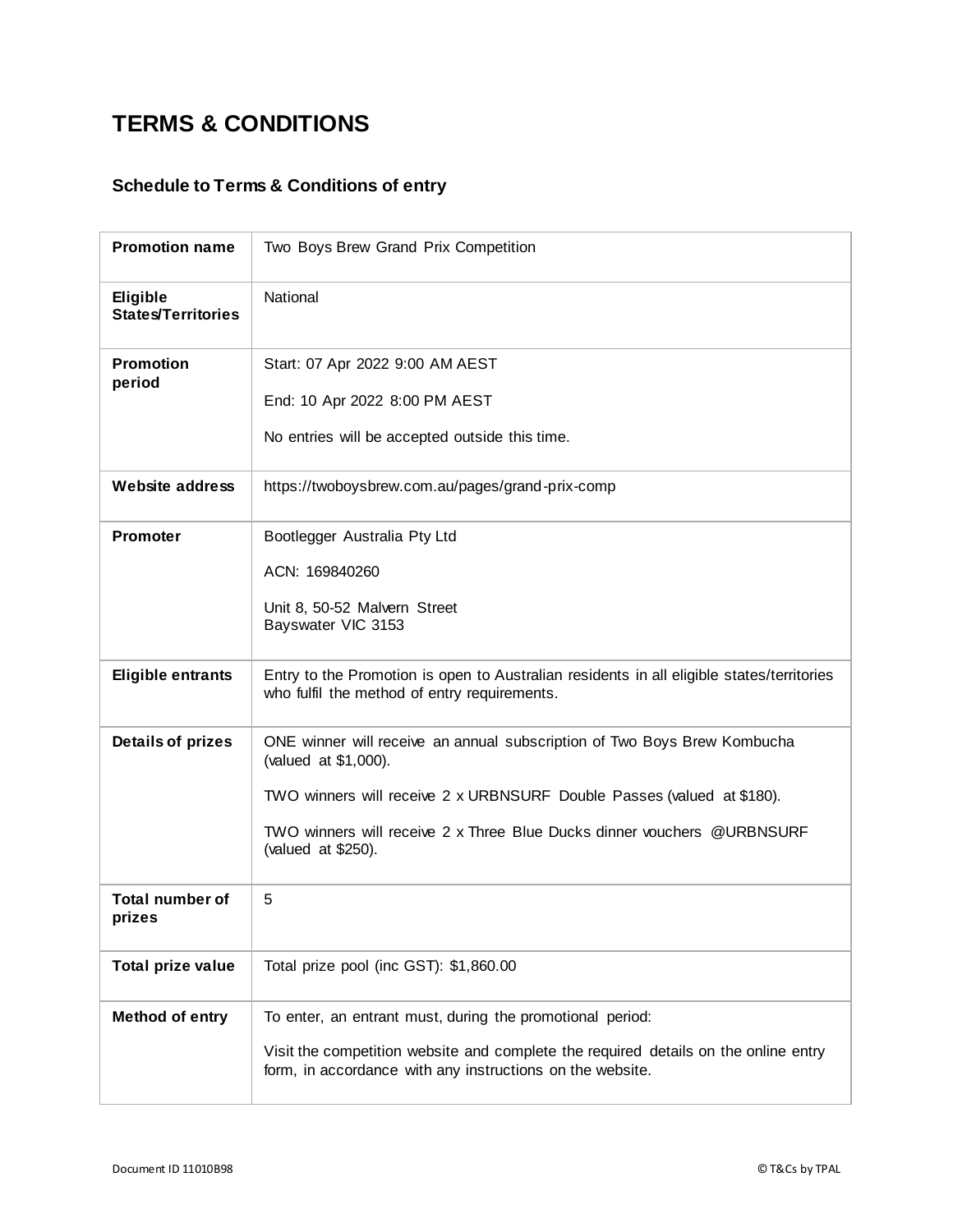| <b>Maximum</b><br>number of                          | Unlimited                                                                       |
|------------------------------------------------------|---------------------------------------------------------------------------------|
| entries                                              | The entrant can only win one prize in this promotion (except for SA residents). |
| Prize draw                                           | The prize draw will begin 9:00 AM AEST on 11 Apr 2022                           |
|                                                      | Location of draw:<br>Hello Earth Agency<br>34 Burton St<br>Kirribilli NSW 2061  |
| <b>Notification of</b><br>winners                    | Winners will be notified via Email no later than 12 Apr 2022.                   |
| <b>Public</b><br>announcement                        | The winners of all prizes will be published here:                               |
| of winners                                           | Two Boys Brew Email Newsletter on 14 Apr 2022                                   |
| <b>Unclaimed prize</b><br>draw                       | Unclaimed prize draw date: 10:00 AM AEST on 11 Jul 2022                         |
|                                                      | Location of unclaimed prize draw:<br>Hello Earth Agency                         |
|                                                      | 34 Burton St<br>Kirribilli NSW 2061                                             |
|                                                      |                                                                                 |
| <b>Notification of</b><br>unclaimed prize<br>winners | Unclaimed prize winners will be notified via Email no later than 12 Jul 2022.   |
| <b>Public</b><br>announcement                        | The winners of all unclaimed prizes will be published here:                     |
| of winners from<br>unclaimed prize<br>draw           | Two Boys Brew Email Newsletter on 14 Jul 2022                                   |
| <b>Permit reference</b>                              |                                                                                 |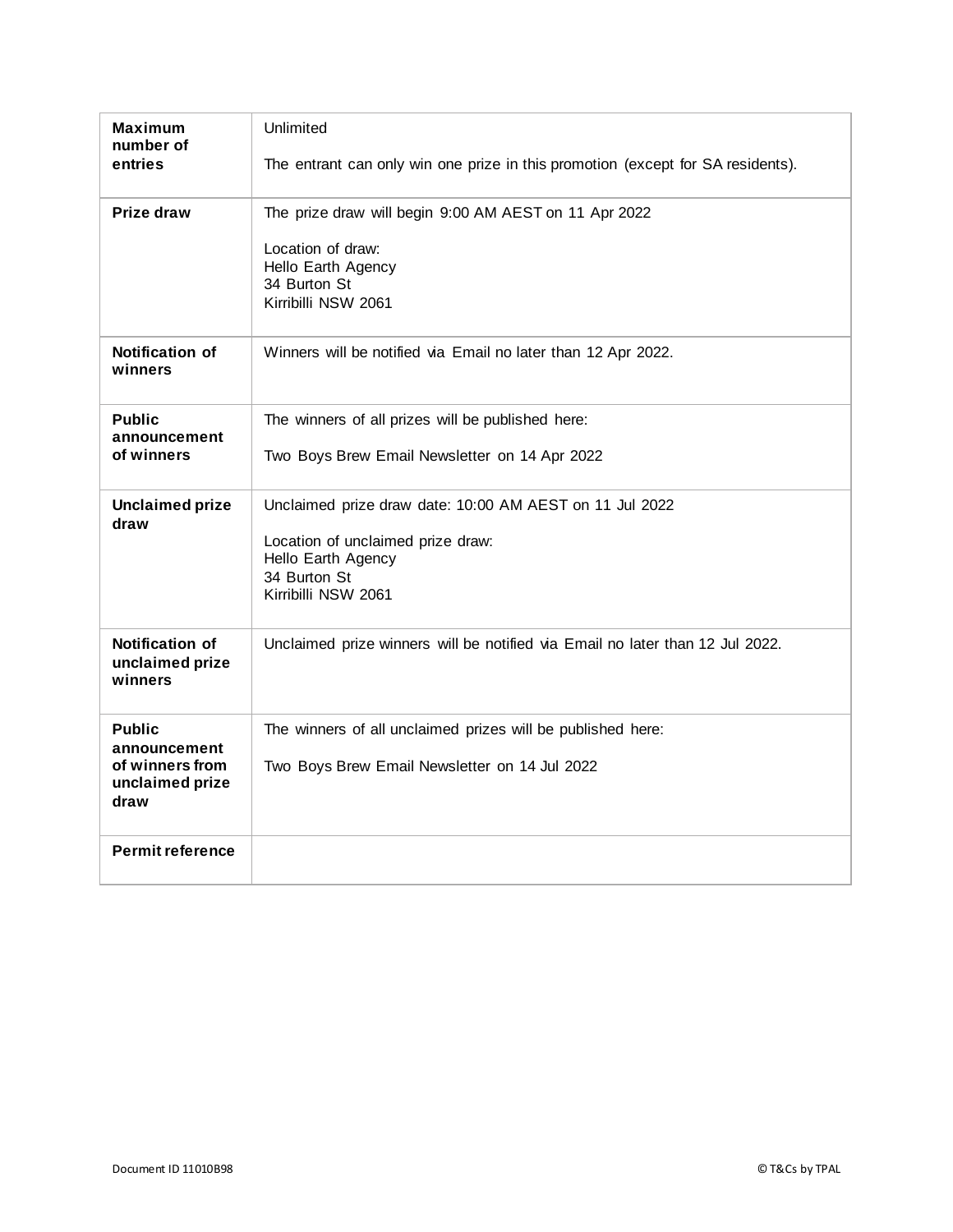## **Terms & Conditions of entry**

- 1. Information on how to enter and prize details form part of these terms & conditions (**Terms of entry**). The Terms must be read in conjunction with the Schedule. The Schedule defines the terminology used in these Terms of entry. Where there is any inconsistency between these Terms and the Schedule, the Schedule prevails. Participation in this Promotion is deemed acceptance of these Terms of entry.
- 2. Entry is open only to legal residents of the Eligible States/Territories who satisfy the Method of entry. Directors, officers, management, employees, suppliers (including prize suppliers) and contractors (and the immediate families of directors, officers, management, employees, suppliers and contractors) of the Promoter and of its related bodies corporate, and of the agencies and companies associated with this Promotion, including the competition permit providers [TPAL](https://www.tpal.com.au/?utm_source=TCs-chance-doc) (Trade Promotions and Lotteries Pty Ltd) are ineligible to enter. Immediate family means any of the following: spouse, ex-spouse, child or step-child (whether natural or by adoption), parent, step-parent, grandparent, step-grandparent, uncle, aunt, niece, nephew, brother, sister, stepbrother, step-sister or first cousin.
- 3. The Promotion will be conducted during the Promotion period.
- 4. The Prize/s are specified in the Details of prizes section of the Schedule.
- 5. The total prize pool is specified in the Total prize value section of the Schedule.
- 6. Any prize is valued in Australian dollars unless expressly stated to the contrary.
- 7. All vouchers are valid until the expiry date stated on the voucher or by the provider of the voucher.
- 8. Entrants agree to comply with any conditions which accompany the Voucher.
- 9. Neither the Promoter nor the voucher provider is liable for any voucher that has been stolen, forged, lost, damaged or tampered with in any way.
- 10. Entrants are advised that tax implications may arise from their prize winnings and they should seek independent financial advice prior to acceptance of their prize(s). The Promoter accepts no responsibility for any tax implications that may arise from accepting a prize. Entrants are responsible for any and all expenses that they incur in entering the competition and they will not be reimbursed regardless of whether or not they win the competition.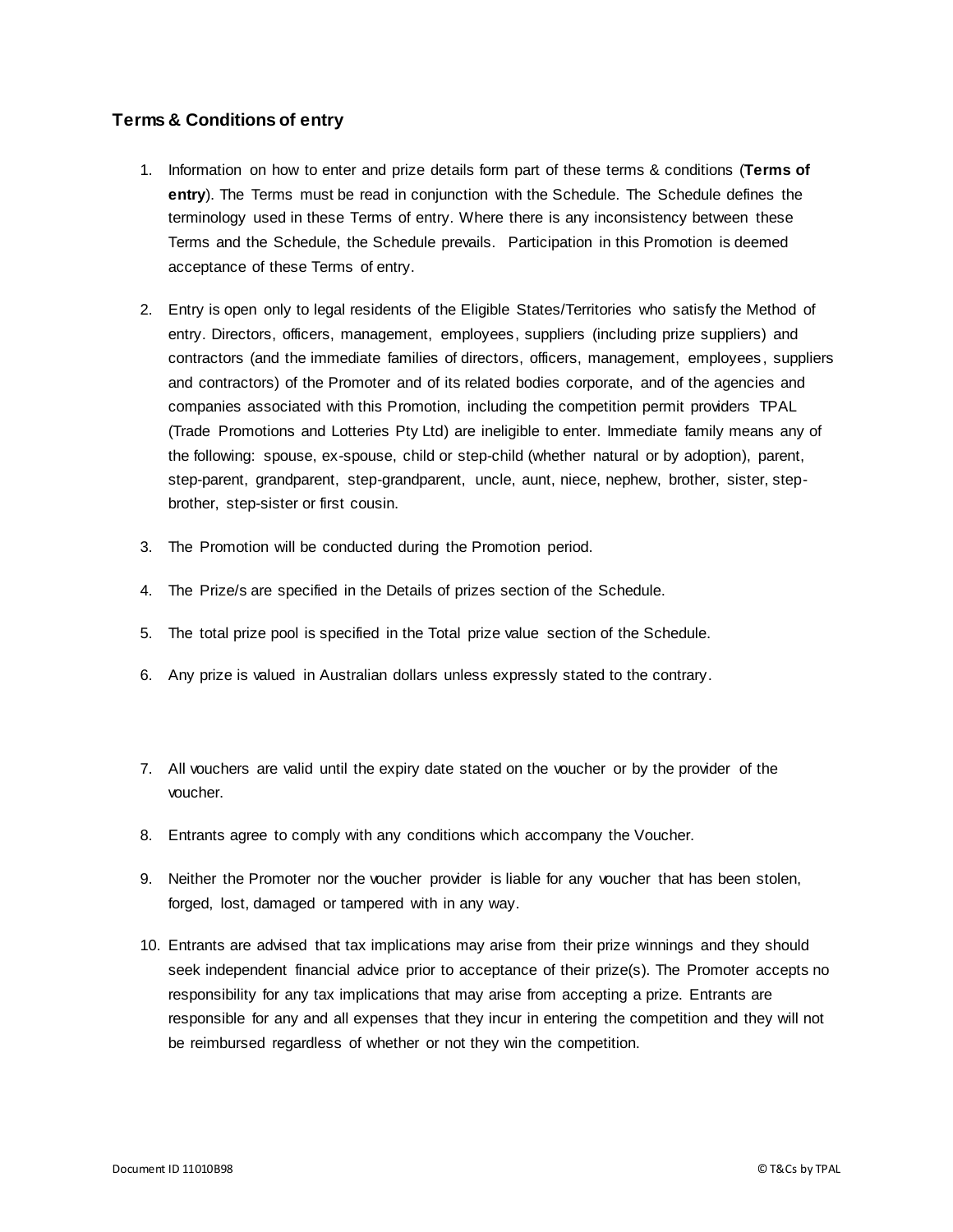- 11. The entrants must follow the Method of entry during the Promotion period to enter the Promotion. Failure to do so will result in an invalid entry. The Promoter will not advise an Entrant if their entry is deemed invalid.
- 12. The time of entry will be deemed to be the time the entry is received by the Promoter.
- 13. Entrants may submit up to the Maximum number of entries (if applicable).
- 14. The Promoter accepts no responsibility for any late, lost, delayed, incomplete, incorrectly submitted, corrupted, illegible or misdirected entries, claims or correspondence whether due to omission, error, alteration, tampering, deletion, theft, destruction, disruption to any communication network or medium, or otherwise including those entries not received by the Promoter for any reason. The Promoter is not liable for any consequences of user error including (without limitation) costs incurred. No correspondence will be entered into.
- 15. The prize(s) will be awarded to the valid entrant(s) drawn randomly in accordance with the Prize draw details. The Promoter may draw additional reserve entries (and record them in order). In the event of an invalid entry or an ineligible entrant, or if the entrant is ineligible to accept the prize, the prize will be awarded to the first reserve entry drawn. If the prize can't be awarded to the entrant drawn, the promoter will then continue this process until the prize is awarded.
- 16. The winner does not need to be present at the draw unless expressly stated to the contrary.
- 17. The winner(s) will be notified in accordance with the Notification of winners and Notification of unclaimed prize winners (if applicable) sections of the Schedule. Notification to winners will be deemed to have occurred on the later of the time the winner receives actual notification from the Promoter or two business days thereafter. The notification will include details about how the prize(s) can be claimed.
- 18. The Promoter takes no responsibility where it is unable to contact prize winners who have not provided correct or complete contact details. If an entrant's contact details change during the promotional period, it is the entrant's responsibility to notify the Promoter. A request to modify any entry information should be directed to Promoter.
- 19. It is a condition of accepting any prize that the winner must comply with all the conditions of use of the prize and the prize supplier's requirements. Each prize must be taken as stated and no compensation will be payable if a winner is unable to use the prize as stated.
- 20. The winner(s) name and state/territory of residence will be published in accordance with the Public announcement of winners section of the Schedule (if applicable).
- 21. If the prize(s) has not been claimed by the Unclaimed prize draw time and date and subject to any written directions from a State lottery agency, the Promoter may conduct an Unclaimed prize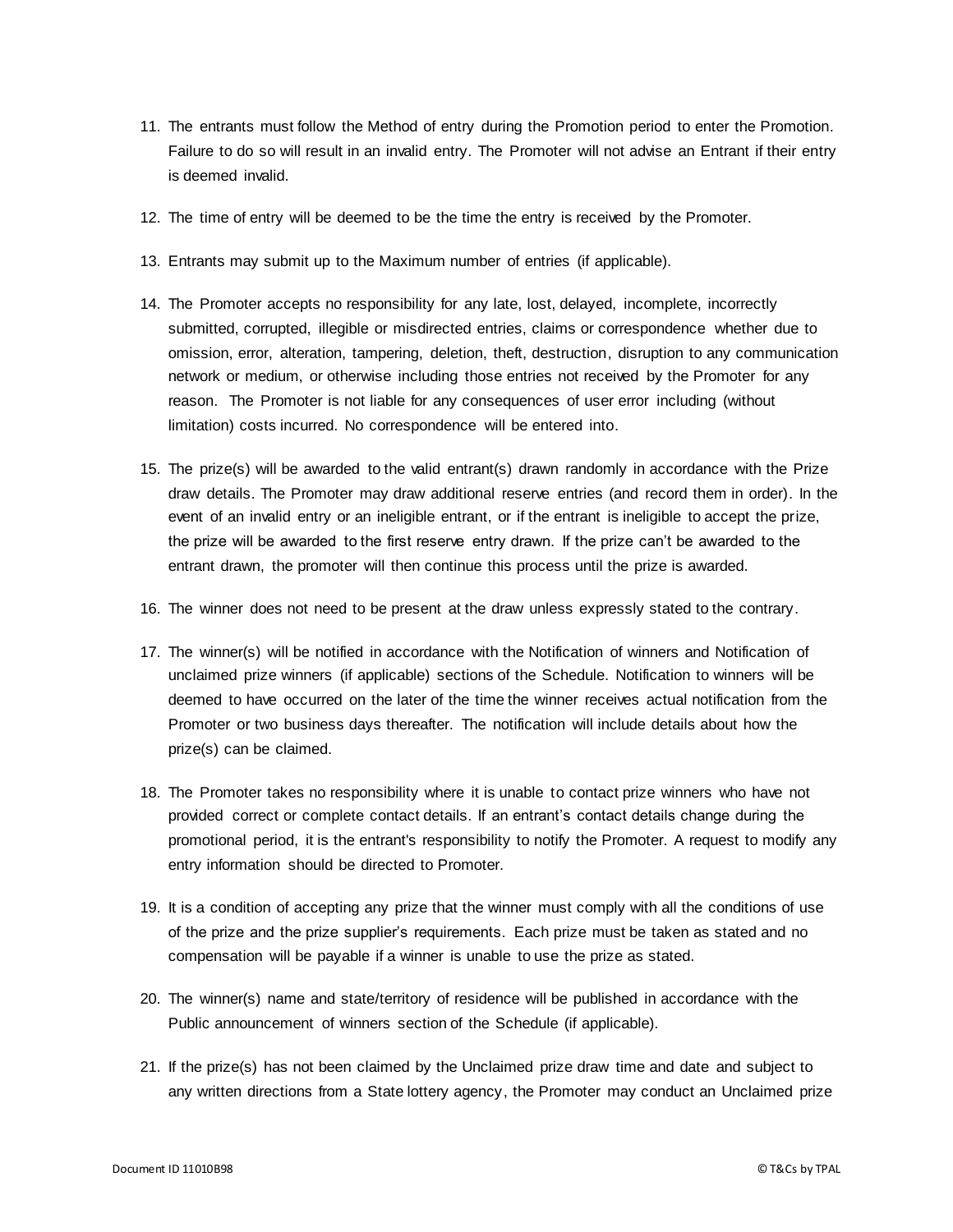draw in accordance with the Unclaimed prize draw section of the Schedule (if applicable). In the event the Unclaimed prize draw takes place, the Promoter will attempt to contact the winner(s ) of the Unclaimed prize draw in accordance with the Notification of unclaimed prize draw section of the Schedule, and if applicable, the name and State/Territory of residency of any winner(s) of the Unclaimed prize draw will be published in accordance with the section of the Schedule entitled Public announcement of winners from unclaimed prize draw. If a prize is no longer available the promoter may substitute with a prize of higher or equal value subject to any written directions from a regulatory authority. The promoter is not allowed to deduct any administrative costs associated with provision of the prize.

- 22. To the greatest extent permitted by law, the Promoter excludes all warranties, representations or guarantees (**Warranties**) regarding the Promotion and any prizes, including any Warranties which may have been made in the course of advertising or promoting the Promotion. The conduct of the Promotion or the supply of prizes may involve third parties, and the Promoter makes no Warranties and disclaims all liability in connection with any such third parties, their acts or omissions. By entering the Promotion, an entrant releases and indemnifies the Promoter and its related bodies corporate (including the officers, employees and agents of each) from and against all actions, penalties, liabilities, claims or demands the entrant may have against the Promoter or that the Promoter may incur for any loss or damage which is or may be suffered or sustained as a direct or indirect result of an entrant entering or participating in the Promotion or winning or failing to win a prize, or using or permitting any other person to use the prize, except for any liability which cannot be excluded by law or which would cause any part of this clause to be void or unenforceable.
- 23. If despite the foregoing clause, the Promoter incurs a liability to an entrant under any law which implies a Warranty into these Terms of entry which cannot legally be excluded, the Promoter's liability in respect of the Promotion is limited, in the Promoter's discretion, to either resupplying such goods or services as form part of the Promotion, or paying the cost of resupplying those goods or services.
- 24. Without limiting any of the foregoing, in no circumstances will an entrant or the Promoter have any liability to the other for any loss or damage suffered which is indirect or consequential in nature, including without limitation any loss of profit, loss of reputation, loss of goodwill, or loss of business opportunity.
- 25. The Promoter and its associated agencies and companies will not be liable for any delay, damage, or loss in transit of prizes.
- 26. The Promoter may in its absolute discretion not accept a particular entry, may disqualify an entry, or cancel the entire Promotion at any time without giving reasons and without liability to any entrants, subject to any written directions from a regulatory authority. Without limiting this the Promoter reserves the right to verify the validity of entries, prize claims and entrants and to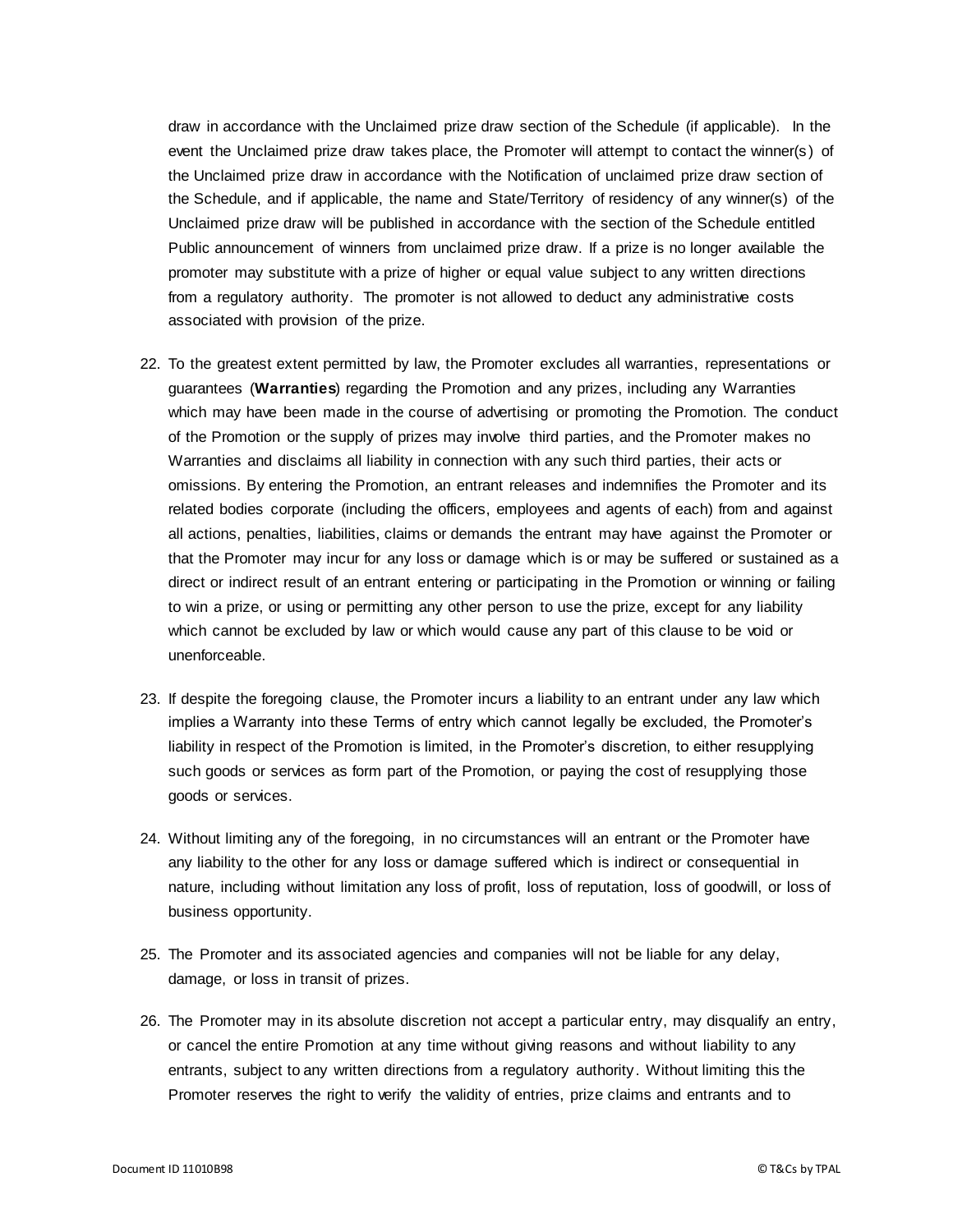disqualify any entrant who submits an entry or prize claim that is misleading or not in accordance with these Terms of entry or who manipulates or tampers with the entry process. In the event that a winner breaches these Terms of entry, the winner will forfeit the prize in whole and no substitute will be offered. Verification is at the discretion of the Promoter, whose decision is final. Failure by the Promoter to enforce any of its rights at any stage does not constitute a waiver of those rights.

- 27. Prizes, or any unused portion of a prize, are not transferable or exchangeable and cannot be taken as cash, subject to any written directions from a regulatory authority. Where a prize is unavailable for any reason, the Promoter may substitute the prize for another item of equal or higher value subject to any written directions from a regulatory authority. The Promoter accepts no responsibility for any variation in prize value (including between advertising of the Promotion and receipt of the prize).
- 28. In the case of the intervention of any outside act, agent or event which prevents or significantly hinders the Promoter's ability (or that of a third party involved with the Promotion) to proceed with the Promotion on the dates and in the manner described in these Terms of entry, including but not limited to vandalism, natural disasters, acts of God, civil unrest, strike, war, act of terrorism, the Promoter's obligations in respect of the Promotion will be suspended for the duration of the event and, in addition, the Promoter may in its absolute discretion cancel the promotion and recommence it from the start on the same conditions, subject to approval of the relevant authorities.
- 29. All entries become the property of the Promoter. As a condition of entering into this Promotion, entrants agree to assign all their rights in and to their entry and any related content to the Promoter, including any copyright or other intellectual property rights in the entry and related content. Without limiting this, the Promoter may use entry content for any and all purposes including commercial purposes. You warrant that entry content is original, lawful and not misleading and that the Promoter's use of such content will not infringe the rights of any third parties. The Promoter has no obligation to credit you as the author of any content submitted and may otherwise do any acts or omissions which would otherwise constitute an infringement of any moral rights you may have as an author of content.
- 30. Entrants consent to the Promoter using the personal information provided in connection with this promotion for the purposes of facilitating the conduct of the promotion and awarding any prizes, including to third parties involved in the promotion and any relevant authorities. In addition to any use that may be outlined in the Promoter's Privacy Policy, the Promoter including third parties may, for an indefinite period, unless otherwise advised, use the private information for promotional, marketing, publicity, research and profiling purposes, including sending electronic messages or telephoning the entrant.